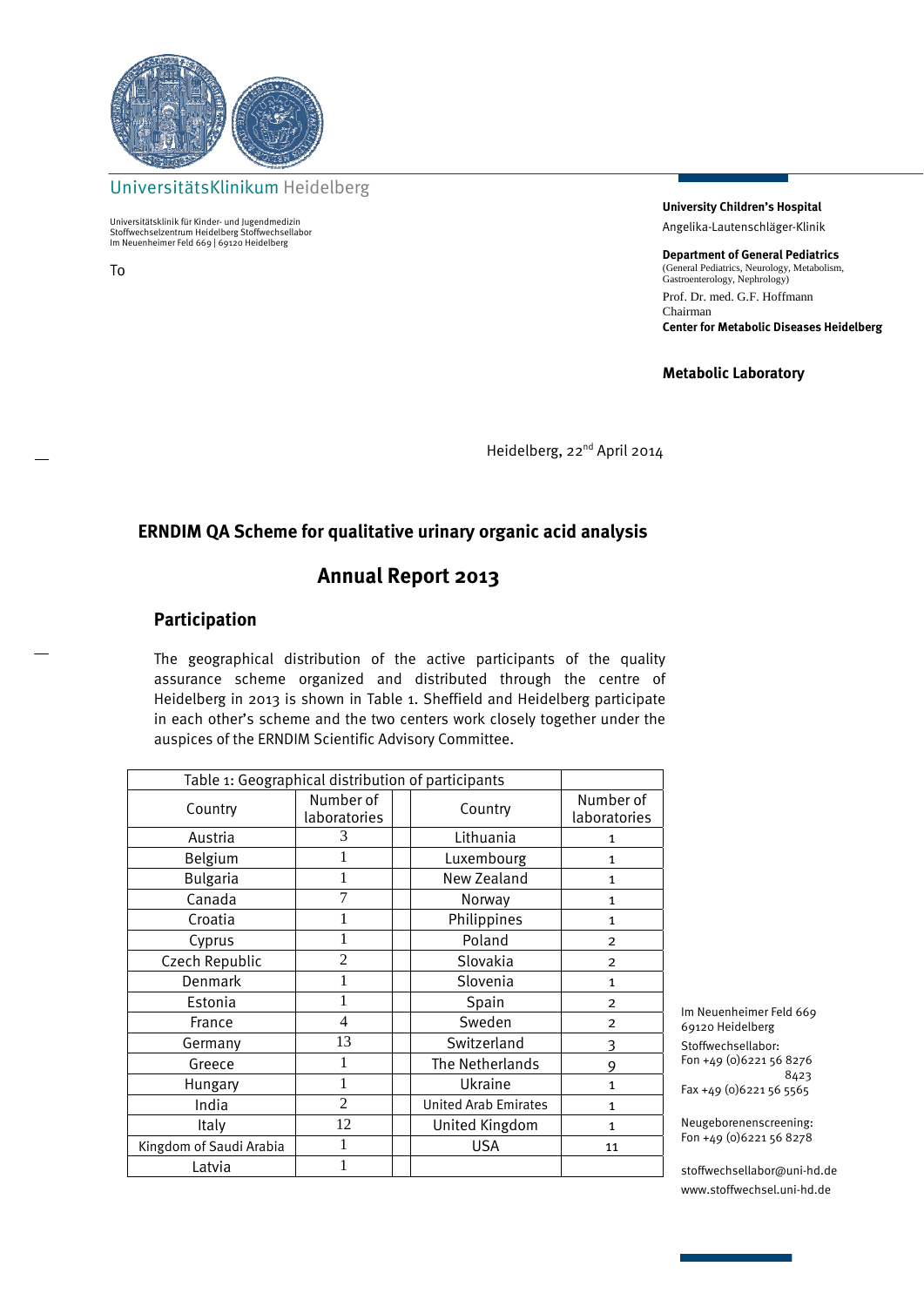**Page** 2 of 8

# **Samples and results**

Three sets of three samples (total 9; sample numbers 205 - 213) were distributed to 94 laboratories.

Table 2 shows the number of returned results for each circulation and the number of late returns.

| Table 2: Receipt of results |                 |              |       |  |
|-----------------------------|-----------------|--------------|-------|--|
| <b>Circulation</b>          | In time returns | Late returns | Total |  |
| 1. circulation              | 88              |              | 88    |  |
| 2. circulation              | 86              | 3            | 89    |  |
| 3. circulation              | 86              |              | 89    |  |

Eighty-nine percent of the participants returned results for all three circulations. Three laboratories (4%) did not respond to any of the circulations (see also table 3)

| Table 3: returned results |                               |    |  |  |  |
|---------------------------|-------------------------------|----|--|--|--|
| <b>Circulations</b>       | <b>Number of laboratories</b> | %  |  |  |  |
|                           | 85                            | 89 |  |  |  |
|                           |                               |    |  |  |  |
|                           |                               |    |  |  |  |
|                           |                               |    |  |  |  |

#### **Shipment of the samples**

As the years before we sent out the samples for all three circulations together. This is only for organizational reasons, especially to keep the costs for participating in this scheme as low as possible.

**Please remember, the idea of the scheme is to measure the samples evenly spread over the year and to report the results near to the closing date!** 

| Table 4: Distribution of scores for individual samples (laboratories making returns) |                        |    |   |              |   |              |
|--------------------------------------------------------------------------------------|------------------------|----|---|--------------|---|--------------|
|                                                                                      |                        | 4  | З | 2            | 1 | O            |
| Sample 205                                                                           | Mevalonic aciduria     | 88 |   |              |   |              |
| Sample 206                                                                           | Normal pattern         | 87 |   | 1            |   |              |
| Sample 207                                                                           | Normal pattern         | 82 |   | 5            |   | $\mathbf{1}$ |
| Sample 208                                                                           | Propionic aciduria     | 89 |   |              |   |              |
| Sample 209                                                                           | Normal pattern         | 89 |   |              |   |              |
| Sample 210                                                                           | Alkaptonuria           | 89 |   |              |   |              |
| Sample 211                                                                           | Normal pattern         | 88 |   | $\mathbf{1}$ |   |              |
| Sample 212                                                                           | Isovaleric aciduria    | 89 |   |              |   |              |
| Sample 213                                                                           | Methylmalonic aciduria | 89 |   |              |   |              |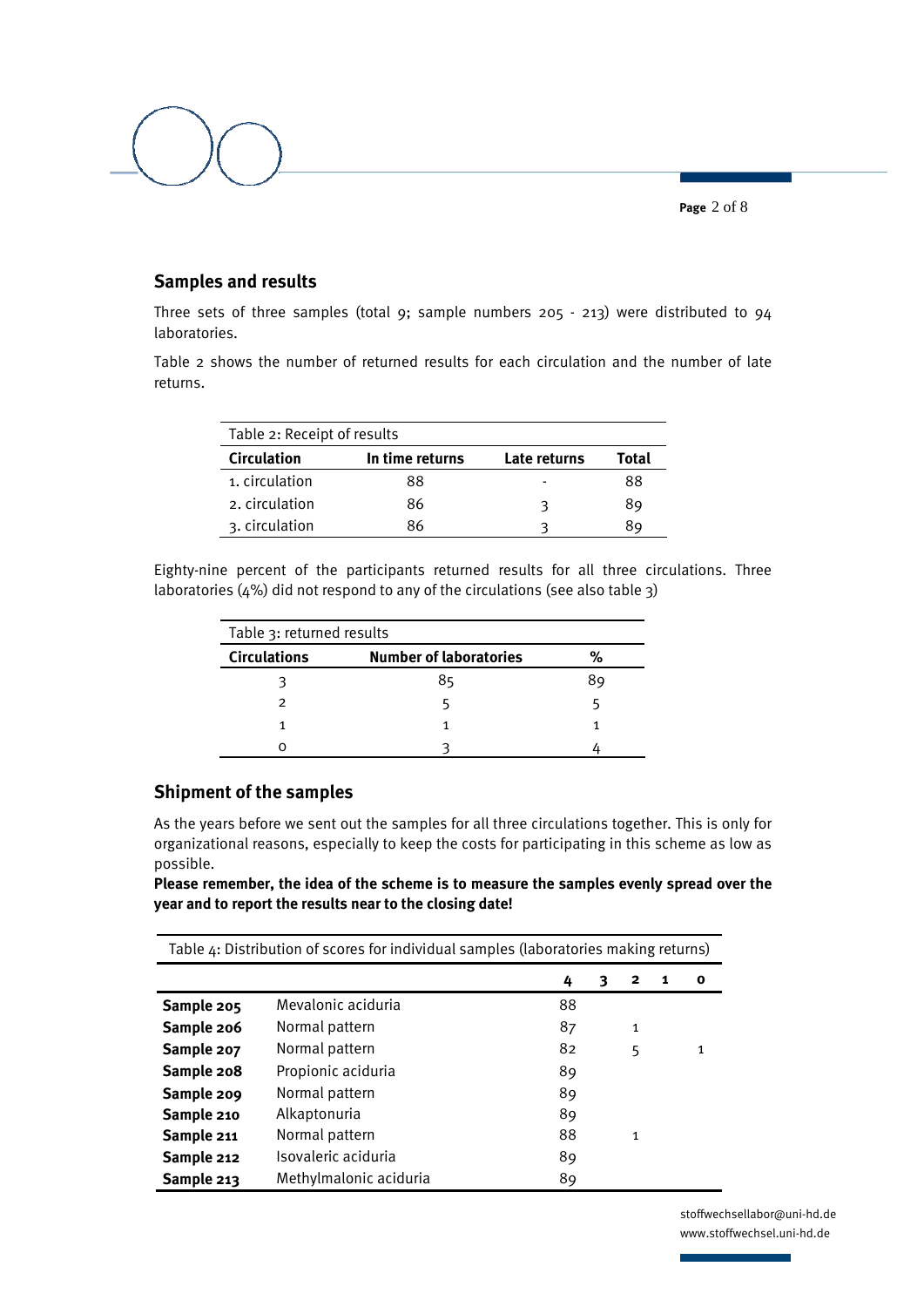**Page** 3 of 8

## **Scoring scheme**

In the process of ongoing accreditation of the ERNDIM organization there is a need for harmonization of performance assessment within the qualitative schemes (see ERNDIM 'Newsletter Spring 2013' at www.erndim.org).

In 2013 we changed the scoring system from the former scale (-2, -1, 0, +1, +2) to the fourpoint system  $(+1, +2, +3, +4)$  which is used also in the DPT schemes. In this system a maximum of two points is given each for analytical results and interpretation, with the latter including suggestions for further testing/actions.

The total score achievable for a single circulation of three samples is twelve and thirty-six for the whole sample set of nine samples per year.

To obtain satisfactory performance a score of 22 or more should be achieved on three returns and 14 or more when two returns have been submitted.

Another criteria for satisfactory performance will be the absence of any "critical error" which is defined as an error resulting from seriously misleading analytical findings and /or interpretations with serious clinical consequences for the patient.

# **Comments on performance**

#### **Sample 205:**

| <b>Patient details:</b> |                              |  | 21-month-old boy with facial dysmorphism, recurrent fever of |  |  |
|-------------------------|------------------------------|--|--------------------------------------------------------------|--|--|
|                         | unknown origin and skin rash |  |                                                              |  |  |

**Known diagnosis:** Mevalonic aciduria

**Analytical details:** The chromatogram showed intensive signals for mevalonolactone and its trimethylsilyl (TMS) derivative. A small but distinct peak for the trimethylsilyl derivative of mevalonic acid is detectable. These metabolites were clearly identified by all participants

**Overall Performance:** 100%

#### **Sample 206:**

| Patient details:            | 5-year-old girl with developmental delay             |
|-----------------------------|------------------------------------------------------|
| Known diagnosis:            | Normal pattern                                       |
| <b>Overall Performance:</b> | 99% regarded this organic acid profile to be normal. |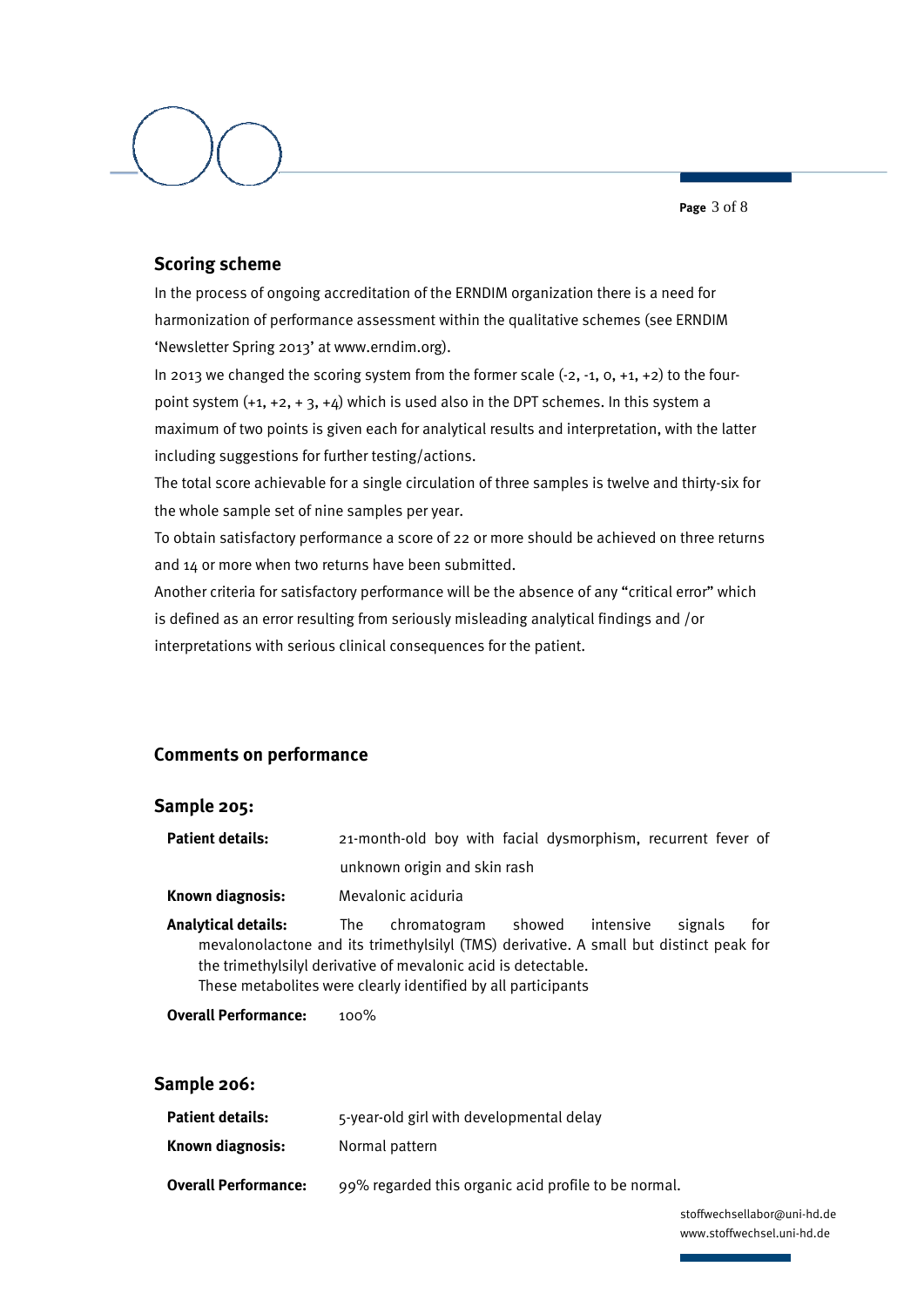**Page** 4 of 8

### **Sample 207:**

| <b>Patient details:</b>     | newborn with neonatal seizures |
|-----------------------------|--------------------------------|
| Known diagnosis:            | Normal pattern                 |
| <b>Overall Performance:</b> | 93% reported a normal profile. |

#### **Sample 208:**

| Patient details: | 18-day-old infant presented with fever, vomiting and profound |  |  |  |  |
|------------------|---------------------------------------------------------------|--|--|--|--|
|                  | metabolic acidosis                                            |  |  |  |  |

**Known diagnosis:** Propionic aciduria

**Analytical details:** The chromatogram showed intensive peaks for the diTMS derivative of 3-hydroxypropionic acid, two signals for propionylglycine mono- and di-TMS and two peaks of the tetraTMS derivatives of methylcitric acid. Furthermore prominent peak for tiglylglycine diTMS was seen. The metabolites were identified by all participants.

**Overall Performance:** 100%

#### **Sample 209:**

| <b>Patient details:</b>     | 3-year-old boy, mild mental retardation |  |  |
|-----------------------------|-----------------------------------------|--|--|
| Known diagnosis:            | Normal pattern                          |  |  |
| <b>Overall Performance:</b> | $100\%$                                 |  |  |

#### **Sample 210:**

- **Patient details:** 2-year-old boy with feeding difficulties and failure to thrive
- **Known diagnosis:** alkaptonuria
- **Analytical details:** The chromatogram is dominated by a large signal of the triTMS derivative of homogentisic acid and was identified by nearly all participants. One reported only malonic acid.
- **Overall Performance:** 98 % reported alkaptonuria. One participant suspected a combined alkaptonuria / malonic aciduria.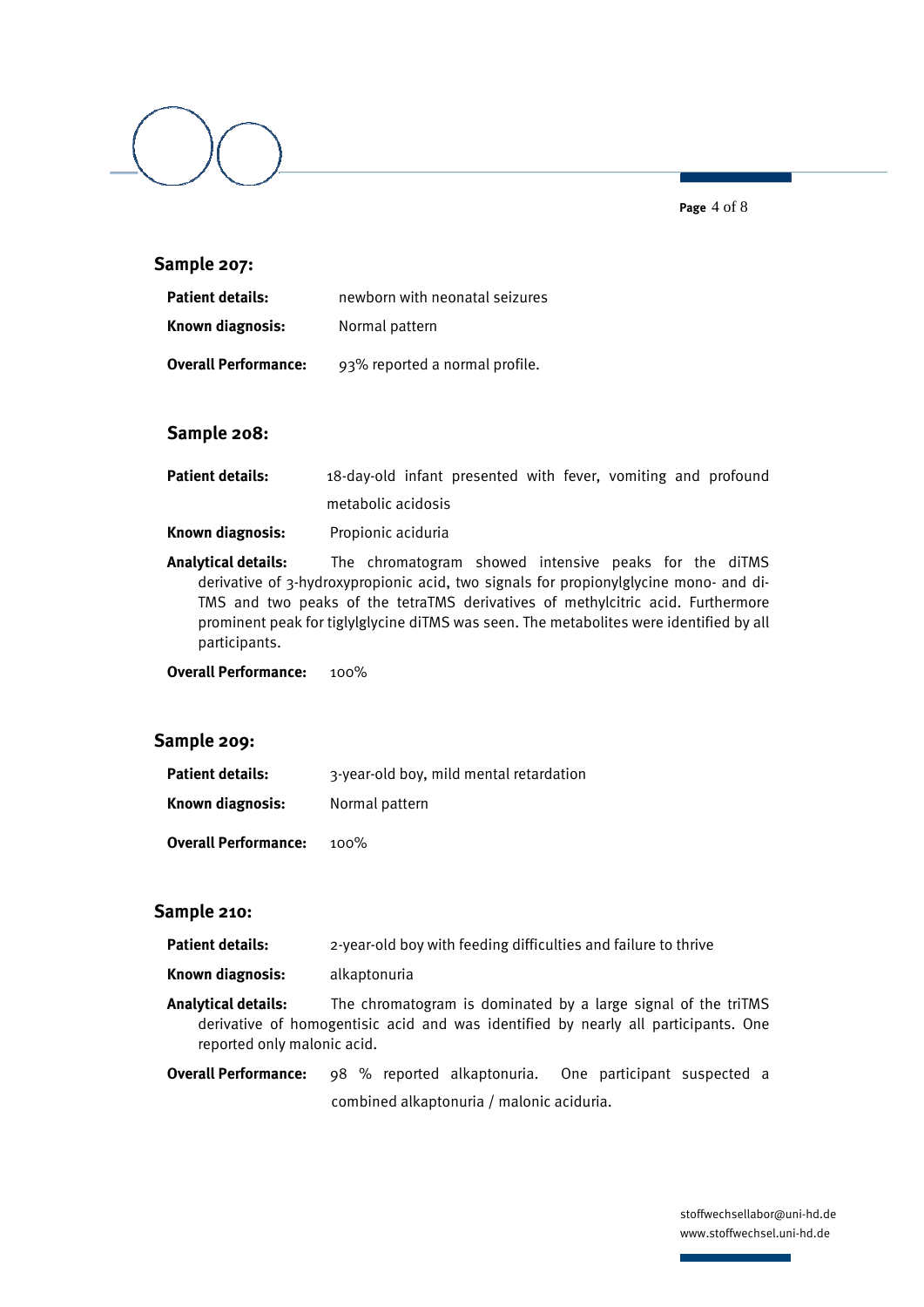**Page** 5 of 8

### **Sample 211:**

| Patient details:     | 3-year-old boy with growth retardation      |
|----------------------|---------------------------------------------|
| Known diagnosis:     | Normal pattern                              |
| Overall Performance: | 99 % reported a normal organic acid profile |

#### **Sample 212:**

| <b>Patient details:</b> | 4-year-old girl with several episodes of metabolic acidosis during |
|-------------------------|--------------------------------------------------------------------|
|                         | infections                                                         |
| Known diagnosis:        | Isovaleric aciduria                                                |

- **Analytical details:** The chromatogram showed two peaks for isovalerylglycine monoTMS (less intense) and diTMS. 3-hydroxyisovaleric acid is present. All participants reported increased isovalerylglycine.
- **Overall Performance:** 100%

#### **Sample 213:**

| <b>Patient details:</b>     | boy presented at age 16 months with ketoacidosis, hyperglycemia,    |
|-----------------------------|---------------------------------------------------------------------|
|                             | and hyperammonemia                                                  |
| Known diagnosis:            | methylmalonic aciduria                                              |
| <b>Analytical details:</b>  | Large peaks for the di- and triTMS derivative of methylmalonic acid |
|                             | and two peaks of the tetraTMS derivatives of methylcitric acid. All |
|                             | participants detected these metabolites.                            |
| <b>Overall Performance:</b> | $100\%$                                                             |

The participants<sup>2</sup> cumulative scores are shown in table 6 and in figure 5. Cumulative scores are the scores for the whole year. In 2013 seventy-seven participants (82%) got full marks!

Table 6: Cumulative total scores 2013 Number of all participants: all registered laboratories Number of nonresponders: no results returned for any of the three circulations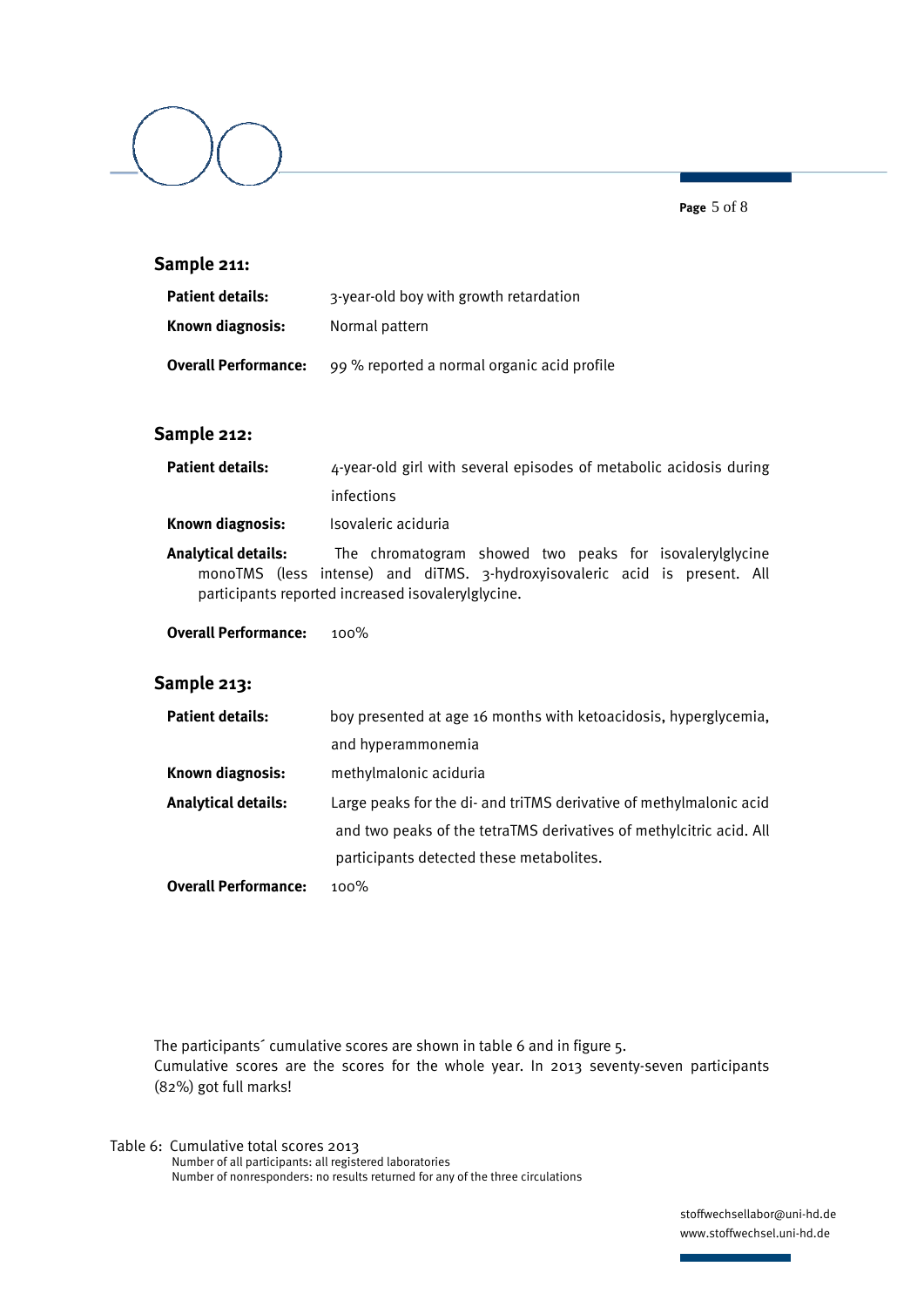**Page** 6 of 8

|                                   | <b>Percent of all participants</b> |
|-----------------------------------|------------------------------------|
| <b>Cumulative scores</b>          | 2013                               |
| 36                                | 82                                 |
| 35                                |                                    |
| 34                                | $\overline{7}$                     |
| 33                                | $\qquad \qquad \blacksquare$       |
| 32                                | $\,1$                              |
| 31                                |                                    |
| 30                                |                                    |
| 29                                |                                    |
| $28\,$                            |                                    |
| $27\,$                            |                                    |
| 26                                |                                    |
| 25                                |                                    |
| 24                                | 5                                  |
| 23                                |                                    |
| $22\,$                            |                                    |
| 21                                |                                    |
| 20                                |                                    |
| 19                                |                                    |
| $18\,$                            |                                    |
| $17\,$                            |                                    |
| 16                                |                                    |
| 15                                |                                    |
| 14                                |                                    |
| 13                                |                                    |
| 12                                | $\,1$                              |
| 11                                |                                    |
| $10\,$                            |                                    |
| 9                                 |                                    |
| $\,8\,$                           |                                    |
| $\sqrt{ }$                        |                                    |
| 6                                 |                                    |
| 5                                 |                                    |
| $\overline{4}$                    |                                    |
| $\mathfrak{Z}$                    |                                    |
| $\sqrt{2}$                        |                                    |
| $\mathbf{1}$                      |                                    |
| $\boldsymbol{0}$                  | $\ensuremath{\mathfrak{Z}}$        |
| <b>Number of all participants</b> | 94                                 |
| <b>Number of Nonresponders</b>    | $\ensuremath{\mathfrak{Z}}$        |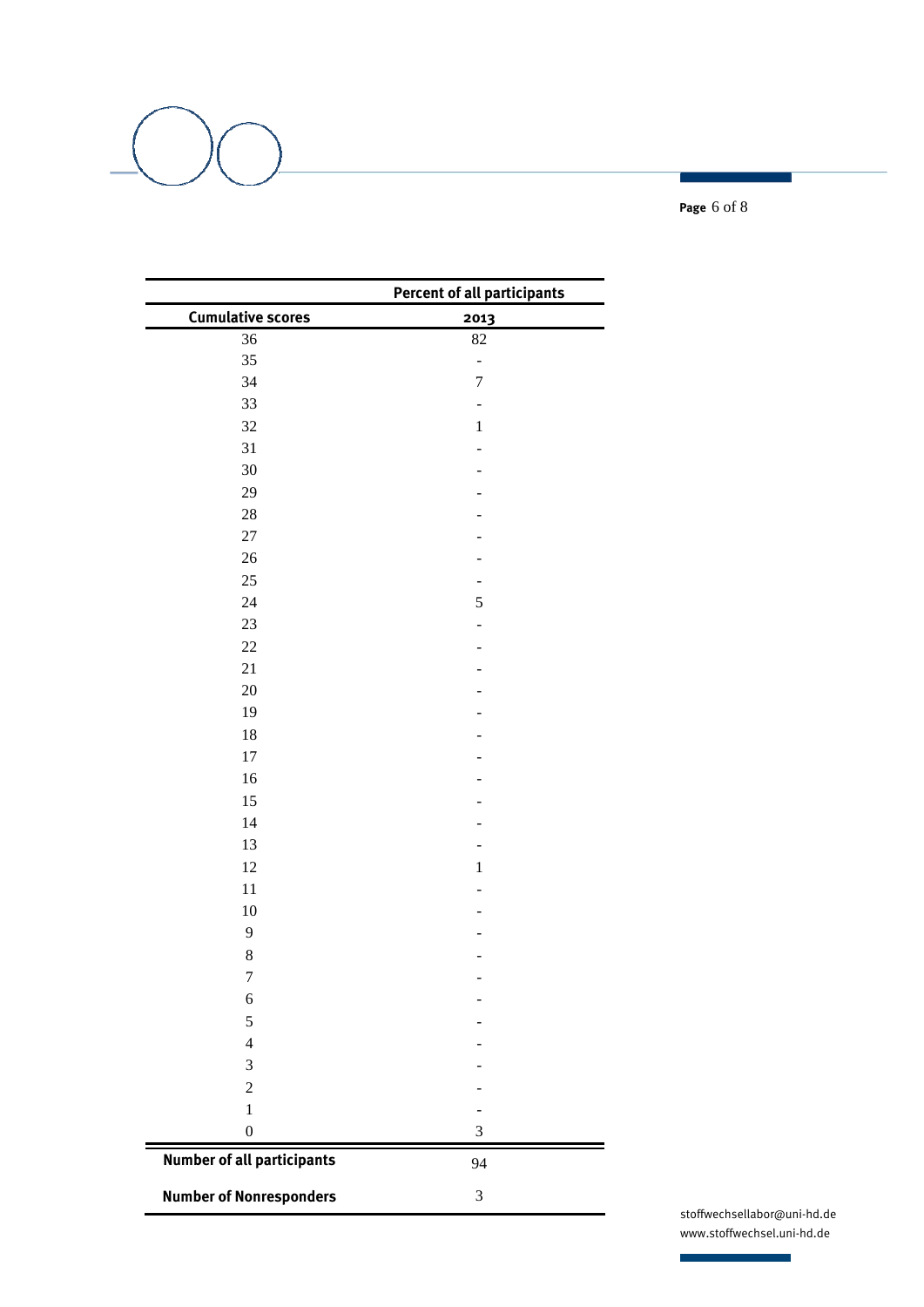**Page** 7 of 8



Fig. 6: Cumulative scores 2013

# **Your total score 2013**

Your total score for 2013 was: Your number of returns in 2013 was: